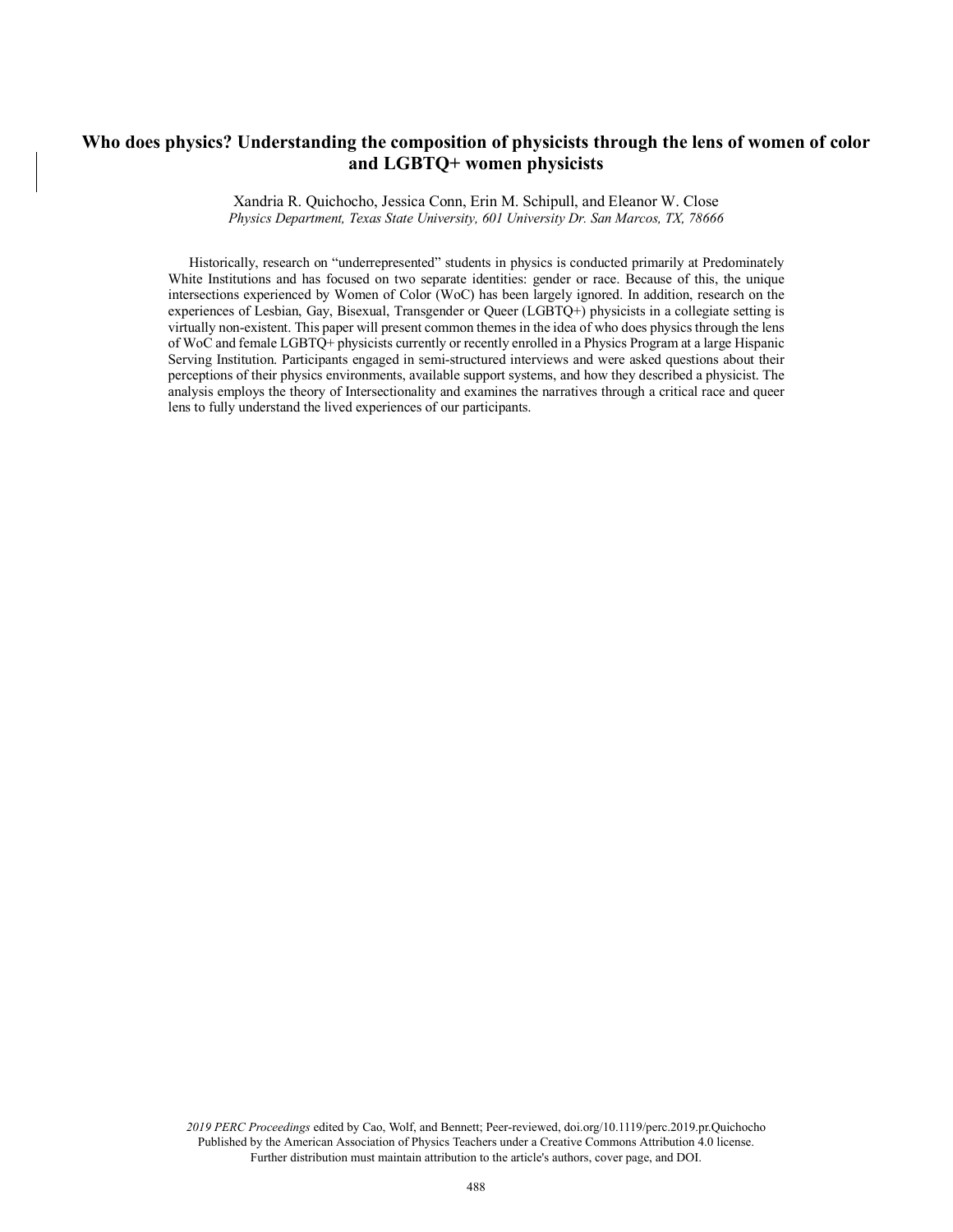#### **I. INTRODUCTION**

The Physics Education Research (PER) literature on the concept of physics identity has been expanding in the past few years. However, research that has been conducted and published on students in particular has taken place at predominantly White institutions, and few such investigations have been conducted at Minority Serving Institutions (MSIs). Research has largely ignored the intersections of race and gender [1], with even fewer studies on students who identify as Lesbian, Gay, Bisexual, Transgender, Queer, or other sexual minority (LGBTQ+) [2].

The recent APS report on LGBT climate in Physics found that over a third of LGBT physicists who responded to their broadly-distributed survey were at risk for leaving their school or workplace [2]. The authors also note that they found no prior published studies on the experiences of LGBT people in physics, either in terms of general climate or measuring persistence in degree programs or professional pathways.

The research on women of color in physics has also expanded in the last few years, most notably with the publishing of Ong *et al.*'s 2011 paper "Inside the Double Bind: A Synthesis of Empirical Research on Undergraduate and Graduate Women of Color in Science, Technology, Engineering, and Math" [1], and Hyater-Adam *et al.'*s 2018 paper "Critical look at physics identity: An operationalized framework for examining race and physics identity" [3]. However, despite the increase in literature, very few studies solely focus on undergraduate women of color in physics.

The research presented in this paper is a response to this lack of research on women of color, LGBTQ+ women physicists, and those who embody the intersections of these identities. In keeping with the definitions put forth by our participants, in this study we define a physicist as someone who has a physics identity and engages in the practices of physics [4,5]. In order to increase access to physics for these students, we must record, recognize, and understand the unique experiences they have in their physics programs and the elements that support or undermine their continued participation. In this paper we examine how four physicists who exist in the intersections of minoritized race, gender, and sexuality describe the stereotypes that surround being a physicist, their interpretation of physics as a practice, and how both of these inform their perceptions of themselves and their peers.

#### **II. BACKGROUND**

## **A. Intersectional physics identities and the double bind**

This study focuses on the lived experiences of women of color and LGBTQ+ women physics majors who attend, or have recently attended, Texas State University, a large public Hispanic Serving Institution (HSI) in Central Texas. We analyzed the narrative data using the construct of intersectionality.

Intersectionality can be described as a holistic examination of a person's multiple social identities as they exist in the environments they inhabit. A term coined by Kimberlé Crenshaw and informed by Black Feminist Theory, intersectionality informs identity research through its emphasis on studying systems of oppression and highlights the importance of considering intersecting social identities [6]. Crenshaw describes the construct as a metaphor that allows the researcher to understand multiple forms of inequality and inequity, and how those who exist in an intersection of multiple marginalized identities experience a compounding of disadvantages, or an experience "greater than the sum of racism and sexism" [6]. The construct also includes a critical perspective on race and gender that allows the researcher to analyze the society and culture from which the oppression stems.

Within the intersectionality construct is this idea of certain populations who are doubly bound by stereotypes regarding their identities. Ong *et al.* describe the bound states as "unique challenges [women of color face] as they simultaneously [experience] sexism and racism in their STEM careers" [1]. They expand on this double bind with the additional consideration of how homophobia in STEM affects those who identify as LGBTQ+ women.

Applying this construct to our analysis allows us to avoid labelling a single participant's narrative as generalizable to those who may share their multiple social identities and centers the lived experience of the individual themselves. It also allows us to examine the societal, institutional, and cultural impact the culture of STEM has on individuals who must navigate through it. For women of color and LGBTQ+ women physicists, intersectionality can help describe the simultaneous identity negotiations they must conduct to navigate traditionally sexist, racist, and homophobic environments [1,3,7-9]. We assume that alongside the participants' multiple social identities they simultaneously have a physics identity that is developed through their participation in their physics program [4,5,10].

#### **B. Minority serving institutions**

As a direct response to the inequity, oppression, and racism present in higher education, Historically Black Colleges and Universities (HBCUs) were created to give Black and other racially marginalized students access to higher education. As racial minority student enrollment in universities increased, the idea of institutions that serve these populations began two grow. Minority Serving Institutions (MSIs) are instrumental to the undergraduate education of racial minorities in physics. About 40% of physics bachelor's degrees earned by Black students are earned at HBCUs and Black Serving Institutions, and 20% of those earned by Hispanic students are earned at Hispanic Serving Institutions [11]. In 2012 MSIs made up around seven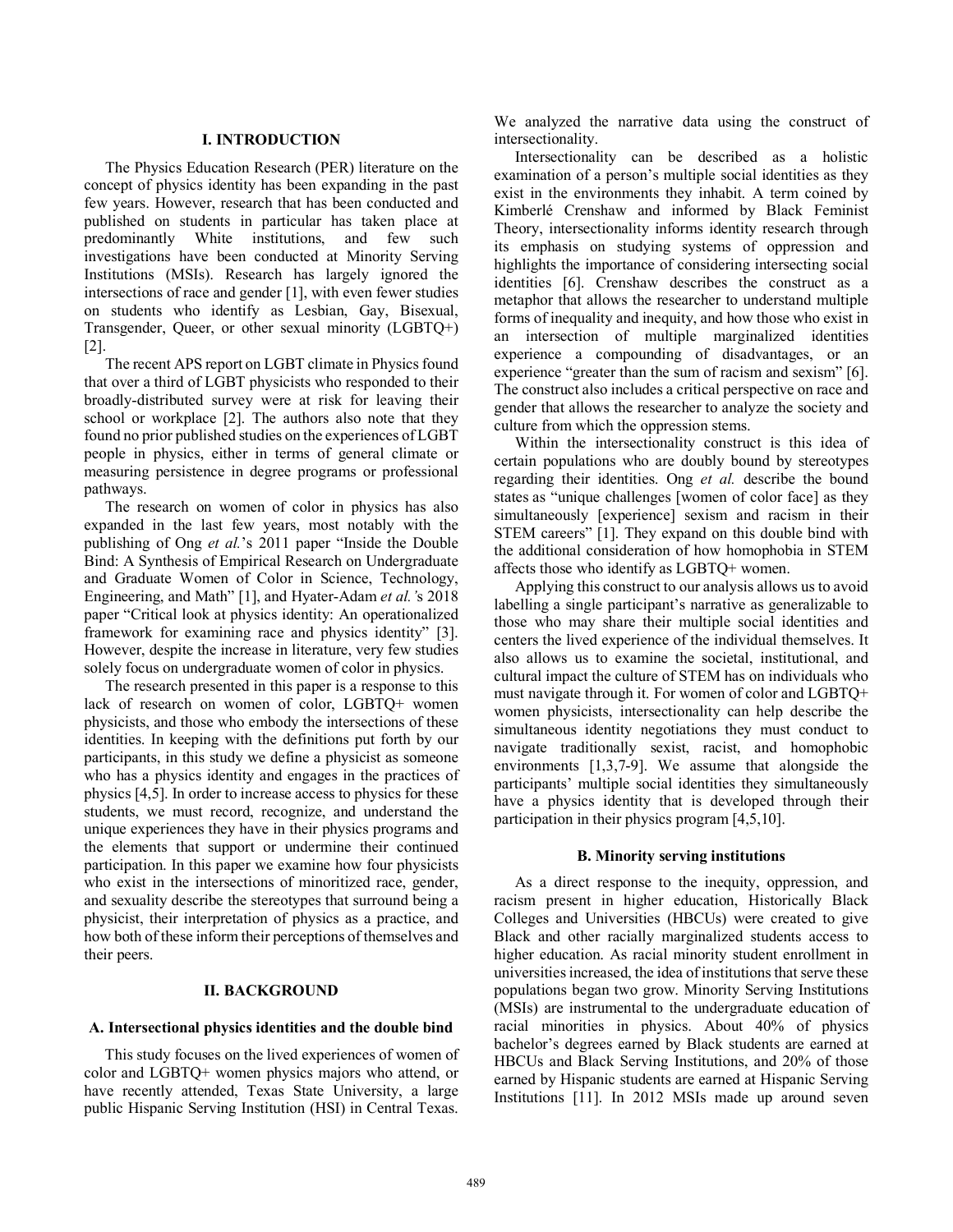percent of all higher education institutions and enrolled nearly 20% of all undergraduate students [12].

We propose that MSIs may have more institutional support available for physicists from racially marginalized groups. Texas State was designated as an HSI in 2011. The Physics Department enrolls 48% racial/ethnic minority students, 28% women overall, and 14% women of color [13]. While the enrollment numbers do show a department that is comprised of majority white students, the significantly high percentage of racial minorities allows us to assume that students of color—and specifically women of color—are likely to find others who share their identities. Because of this, the women in the department work, collaborate, study, and socialize in a department community with a multitude of students of color, giving them a uniquely diverse physics learning environment.

#### **C. Cultural stereotypes physicists**

The confident, oftentimes arrogant, white male has become the icon of the competent scientist in Western culture [7]. Those like Albert Einstein, Sheldon Cooper, and Richard Feynman have reached a level of celebrity to have become household names, perpetuating the monolithic image of those who do and are able to do science despite the changes we see happening in the demographics of real physicists. Women of color, who have been entering the field of physics in increasing numbers for decades, are largely ignored in the culture surrounding scientific celebrity [7,14]. The existence of women of color who participate in a field that is still overwhelmingly populated by those who fit into the "arrogant white male" stereotype can be seen as an act of rebellion in itself. However, there exist many biases and challenges that build barriers to women of color entering the elusive *physicist* club.

The ability to gain authority and prestige in physics is currently inseparable from the myth that science is a purely objective, meritocratic, and universal study and is beyond the scope of context and culture [2,3-6]. There is a persistent belief that the practice of physics happens in this genderless, raceless, and therefore neutral space. However, attributing objectivity and neutrality to the stereotype of the physicist creates a narrative that objective and neutral are synonymous with cis-gender, heterosexual, white man. Identity research on marginalized populations in physics thereby becomes "a source of strength, community, and intellectual development" [15] for those who do not inhabit the majority space.

In the interviews conducted for this project we observed that participants were all aware of the cultural stereotypes surrounding the *physicist* title and were aware of their position as marginalized people in the field. In spite of this, the women we interviewed have been able to negotiate their lived experiences in physics with their lived experiences in the double bind and identify fully as *physicists*.

### **III. METHODS**

Students who self-identified as both a racial minority and a woman in university forms, and as a declared Physics major, were identified through a list provided by the department. Those who identified as LGBTQ+ were found entirely through in-person social networks. We define an "in-person social network" as a set of personal relationships between students or faculty members. Both the first and third authors were students in the department when the interviews were conducted and had peer relationships with the interviewees that allowed for the disclosure of their LGBTQ+ identities.

Participants were asked to participate in a semistructured, clinical-style, hour-long interview conducted by the first author. The first author identifies as a Black, Chamorro, and bisexual cisgender woman; this may have had an effect on what the participants felt comfortable discussing during the interview. The remaining three authors all identify as White cisgender women. Two identify as heterosexual; one chose not to disclose her sexual orientation in this publication. All authors aided in developing the interview protocol and analyzing the data.

The interview protocol was designed to elicit a narrative about the participant's experiences in her Physics program through her interactions with peers, faculty, and those outside of physics. The interviews were video recorded and transcribed. In this paper we focus on the question "Can you describe a physicist?"

To date, six interviews have been conducted with participants at the undergraduate (4), Master's (1), and Doctoral (1) level. In the analysis section we will more closely examine the narratives of four women: Nadya, Frankie, Autumn, and Paige (pseudonyms). Nadya, Frankie, and Autumn were interviewed during their last semester in their undergraduate program and Paige during her last semester in her doctoral studies. In Table I below we outline how the women described their identities.

#### **IV. INTERVIEW DATA AND ANALYSIS**

Analysis of the participants' narratives began with reading the video transcripts and watching the clips where the interviewer asked *"Can you describe a physicist?"* Questions leading up to this point in the interview focused primarily on the interviewee's interactions with peers and

TABLE I. Racial/ethnic, sexual orientation, and gender identities of women in study.

| Name    | <b>Identities</b>                         |
|---------|-------------------------------------------|
| Nadya   | Hispanic & White, heterosexual, cisgender |
| Frankie | Hispanic & White, bisexual, cisgender     |
| Autumn  | White, bisexual, cisgender                |
| Paige   | White, lesbian, cisgender                 |

experiences within the department. The exact wording of the question changed over the course of the study. Nadya was asked, specifically, *"Can you describe a typical physicist?"*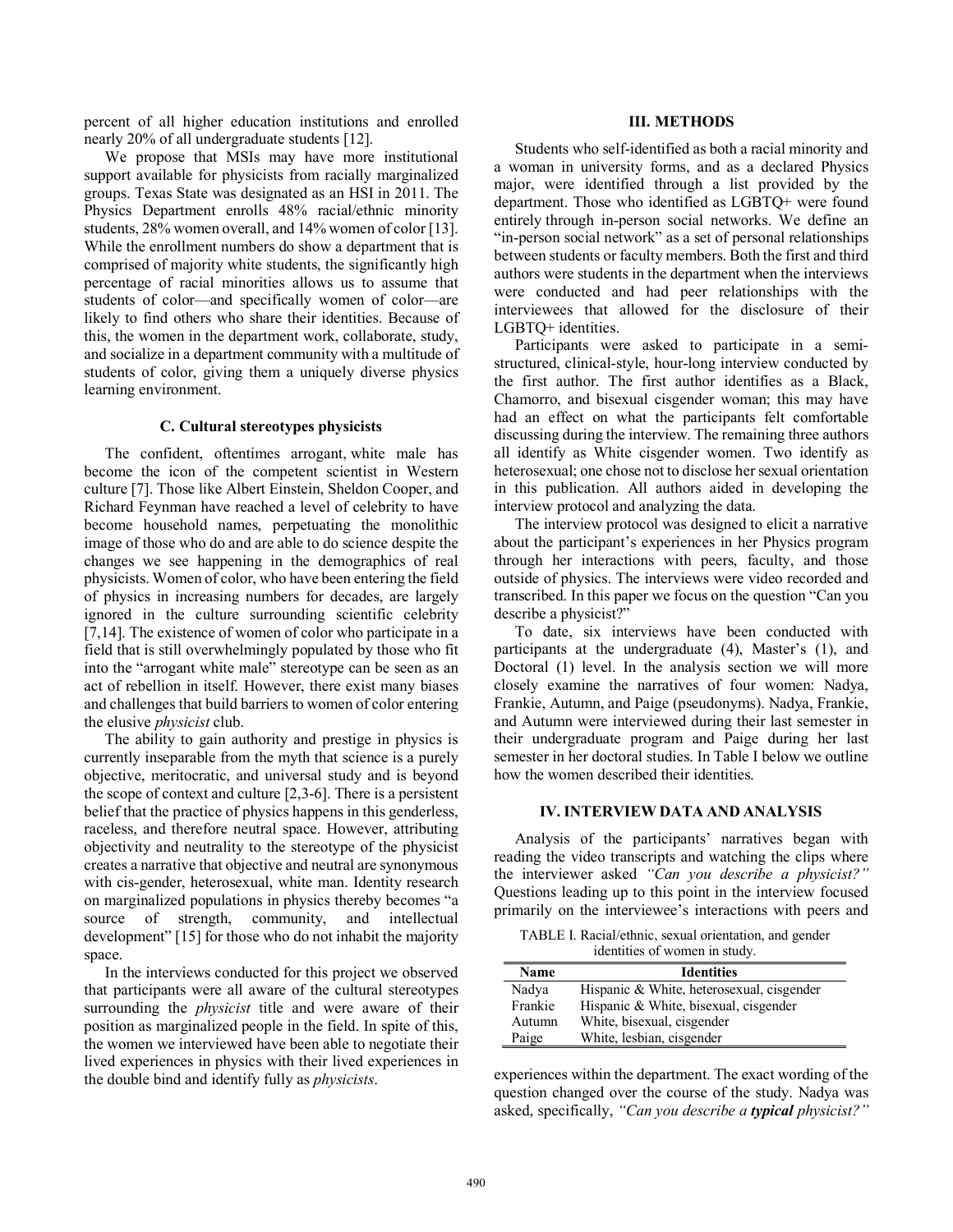However, through analysis of Nadya's initial response (quoted in section B of part IV below), the authors concluded that the word "typical" prompted a general cultural understanding of who does physics, and did not lead to a full picture of how the interviewees thought about the term.

Intersectionality, critical race theory, and communities of practice theory informed the interview protocol and data analysis. Participants were asked how they labelled their social identities in their own words, and how, if at all, these identities were negotiated in the physics space. In communities of practice theory, "identity as negotiated experience" is a lens for understanding identity in practice [5]. In the analysis, the research team emphasized using the participant's language and the researchers were cognizant of how their own identities informed their interpretations. Using participants' exact language and interpretations in the analysis legitimizes these experiences as valued research data, an important aspect of intersectional and critical race research.

The analysis revealed three common themes shared between almost all of the women: recognition and personal interpretations of common stereotypes surrounding physicists, physics as a practice, and the recognition of self and others as physicists. In the following section, quotations in italics are questions asked by the interviewer.

### **A. Recognition and Interpretation of Stereotypes**

When answering the question *"Can you describe a physicist?"* the women interviewed often included in their answers a recognition of the ambiguity of who *a physicist* is, or mentioned common stereotypes.

Autumn, who was interviewed during her last semester in the physics major, recognized the ambiguity in who is allowed to call themselves a *physicist*. As she reflected aloud, she questioned the necessity of having credentials or formal instruction in order to be a *physicist*:

"It's like, do you need to have a degree to be a physicist or do you need to just be in class learning to be a physicist, or could [you] even be a physicist without even ever taking any classes or having any credentials?"

The stereotypical physicist holds a degree in physics, granted after taking a number of formal physics classes. Autumn recognizes this, but still questions the idea. This act of questioning the necessity of formal training is in part tied to her ability to identify as a physicist, which we discuss further in part B.

Nadya, who was also interviewed during her last semester in the Physics program, interpreted the question slightly differently. Rather than talking about access to the field or the ambiguities that surround the idea of *physicist,* she talked about the stereotypes that previously prevented her from seeing herself as a physicist. She stated that she had often had difficulties in identifying as a physicist because of the prevalent stereotypes of men in physics: "I don't know, I could never, I never saw myself being able to be like that,

because physicists are like- They're like big smart men that know everything. And I'm like, 'Oh my God, that's not me.' (Laughs)." This wasn't the first or last time Nadya mentioned the stereotype of a male physicist in her interview. She expressed that she was aware of what people think of when they hear the word *physicist* and that she was fully aware that she would never fit into the stereotype. However, we will see in section B that despite being aware of the stereotype, her personal definition of a physicist is totally different.

#### **B. Physics as a Practice**

It was through Paige's personal conception of what it means to be a physicist that the authors began seeing a clear connection between recognition and practicing physics. Paige, who was conducting Ph.D. research at the time of her interview, had received both her bachelor's and master's degrees in Physics from Texas State. When the interviewer asked *"Can you describe a physicist?"* Paige responded immediately: "Okay. Well my idea of a physicist is just someone who does physics…If you're doing science, you're a fucking scientist. The end." She went on to narrow down the previous statement slightly: "I do think that there is some merit in being a little exclusive with that term.... When it comes to policy procedure though I do think that you need some motherfucking credentials."

After analyzing Paige's narrative, we began examining the other interviews to see if they shared similar ideas in their understanding of physicists. While no one said the exact same words, the research team interprets the women's definitions in a similar way to Paige's: the women described a physicist as someone who questions the world they're in, someone who actively identifies as a physicist, and, again, someone who is doing physics. Frankie's answer was most similar to Paige's:

"You have to keep telling yourself, 'this is what you're doing. You're good at this. You're a physicist.' And like, Yay! It was a lot of 'We're doing this!' When I got to that point when I was like I've come too far to turn around now."

Nadya's initial response to the question read like a word association game. Physics equates to…: "Honestly, like, just Math. I think of Math. I think of endless, endless Math. Like I just- I just think of Math..." Nadya then began describing certain characteristics of what a physicist does in their practice: "...I think of like people who really questions the world that they live in. Like people who are trying to get to a deeper understanding of where we live and whatnot."

Autumn also expressed similar ideas to Nadya's. Her description was based on characteristics and personal ownership of the title *physicist*. She told the story of the moment she first identified as a physicist:

"It's almost like: as long as your mind is like, 'This is who I identify as' or 'who I want to be.' I feel like that one day in my first astronomy physics orientated class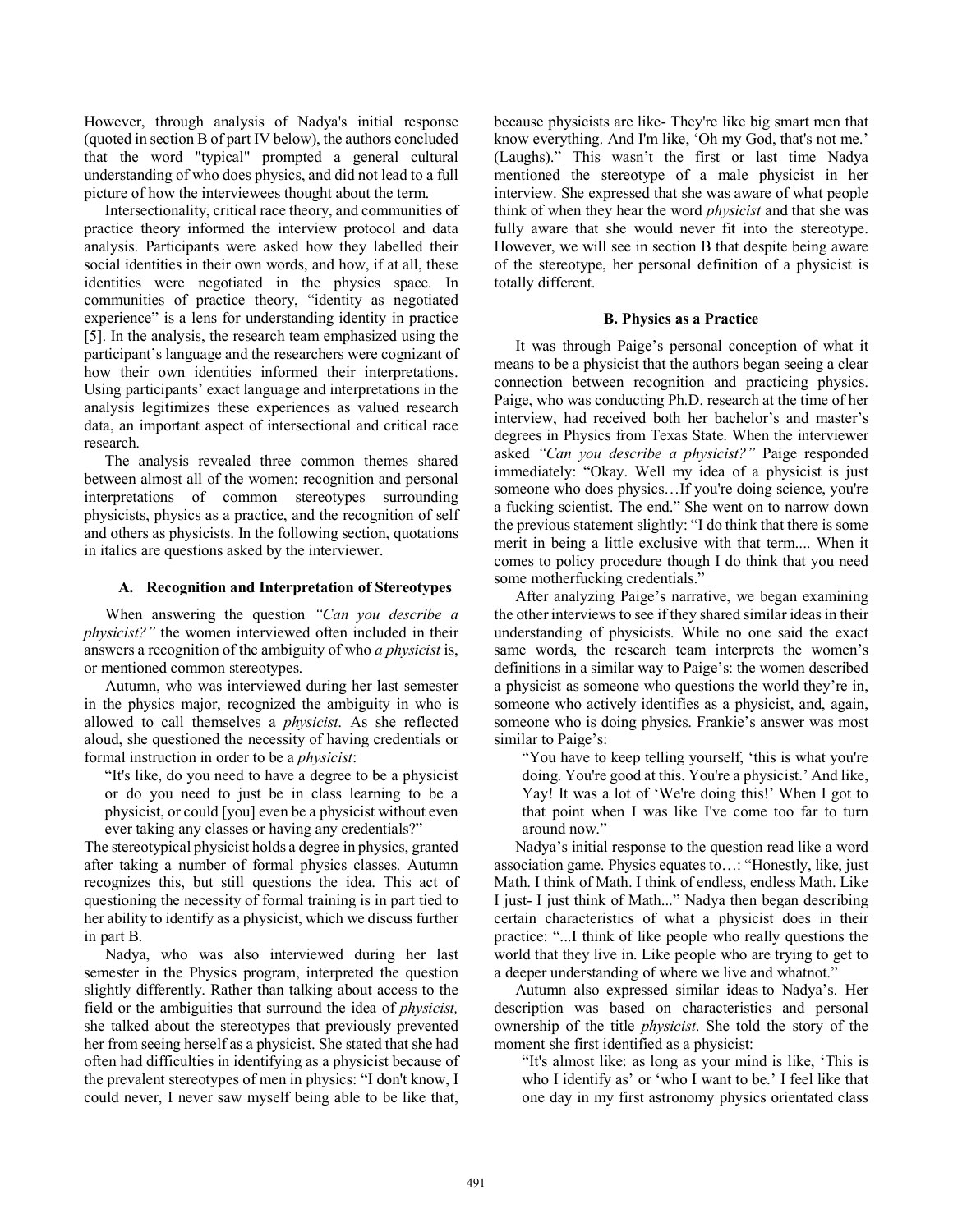when I was like, 'I want to be a physicist.'- I think that was the moment when I became a physicist. That inspired, 'this is what I want to be.'"

Autumn's interpretation of a physicist as someone who selfidentifies as such is immensely important to the narrative she paints for herself. The practice of owning the identity and the title of *physicist* inspired her to pursue the degree.

Based on the participants' description of *physicist* as someone who self-identifies as such, the research team believes that this understanding lead to their ability not only to see themselves as physicists but to recognize their peers as well.

#### **C. Recognition of self and others as physicists**

After asking for their description of a physicist, the interviewer asked all participants *"Do you see yourself as a physicist?"* and *"Do others see you as a physicist?"* All women reported self-recognition and ownership of their physics identity, and believed their professors, peers, and others saw them as physicists. While analyzing the video data, the research team noticed that all of the participants talked unprompted about the students they engaged with both in and out of class, and described recognizing them as physicists, despite there being no interview question that asked *"Do* you *see* others *as physicists?"* Nadya replied with hope that because she sees her peers as physicists they would see others as the same:

"I would- I would hope that everybody would see me and each other as equals and as physicists and altogether, and that we're all trying to get through this…yeah. So, I would really hope, because I think we're all- we're all... I mean, I know for sure I see all my equals as physicists because we all out here. We all have something to bring to the table, we all have our strengths, we all have our weaknesses, and we're all trying to make it through."

Frankie's statement on her peers was very similar. She recognized her friends and herself as physicists: "But, yeah, I really think a lot of it is, I have friends that are physicists. I'm a physicist. We're all physicists."

The research team related the women's interpretations of *physicist* to how they recognized others as physicists. Because there was no strict definition, no need for credentials, but only a relation to physics as a practice they and their peers participated in, they were able to apply the title *physicist* to others and to themselves without exclusion.

### **V. DISCUSSION AND CONCLUSIONS**

The purpose of this study is to understand how these women think about the identity *physicist* and how this relates to their own physics identity. The current analysis demonstrates that the participants in this study related strongly to the idea that physicists are those who participate in the practices of physics. This concept of *physicist* avoids the cultural bias exemplified in the broader culture's idolizing of Einstein and media portrayal of Sheldon. These interviews also demonstrate the critical importance of personally identifying as a physicist in terms of empowerment and belonging.

An emphasis by departments and faculty on the idea of physics as something people do, rather than physics as a set of knowledge already created by inaccessible geniuses, can support access for marginalized students to the identity of *physicist*. This is consistent with previous research illustrating the importance of recognition as a component of the negotiated experience of identity within a community of practice [3-5,10]. Recognition as a "physics person" by important others is critical to the development of positive physics identity [4]; framing physics as a set of practices broadens the range of activities that can be recognized by peers and mentors as legitimate and productive participation as physicists.

Each of the participants in the study was aware of and acknowledged the cultural image of physicists as white, cisgender, heterosexual male geniuses. Despite this, they were able to reject the common stereotype in favor of an image fully accessible to them: that of a person engaged in the practices of physics, alongside others, drawing on each other's strengths and supporting each other as equals.

In future work we plan to interview LGBTQ+ women and women of color in physics majors at other institutions in order to compare their experiences with those of our participants in the Texas State physics department.

#### **ACKNOWLEDGMENTS**

The authors are grateful to the women who agreed to participate in interviews in support of our research. This work has been supported in part by NSF grants DUE-1557405, DUE-1557276, and PHY-0808790.

[2] T. Atherton et al., LGBT Climate in Physics: Building

an Inclusive Community (Am. Phys. Society, College Park, MD, 2016).

<sup>[1]</sup> Ong, M., Wright, C., Espinosa, L., & Orfield, G. (2011). Inside the Double Bind: A Synthesis of Empirical Research on Undergraduate and Graduate Women of Color in Science, Technology, Engineering, and Mathematics. *Harvard Educational Review*, *81*(2), 172–209. https://doi.org/10.17763/haer.81.2.t022245n7x4752v2

<sup>[3]</sup> Hyater-Adams, S., Fracchiolla, C., Finkelstein, N., & Hinko, K. (2018). Critical look at physics identity: An operationalized framework for examining race and physics identity. *Physical Review Physics Education Research*, *14*(1), 10132. https://doi.org/10.1103/PhysRevPhysEducRes.14.010132